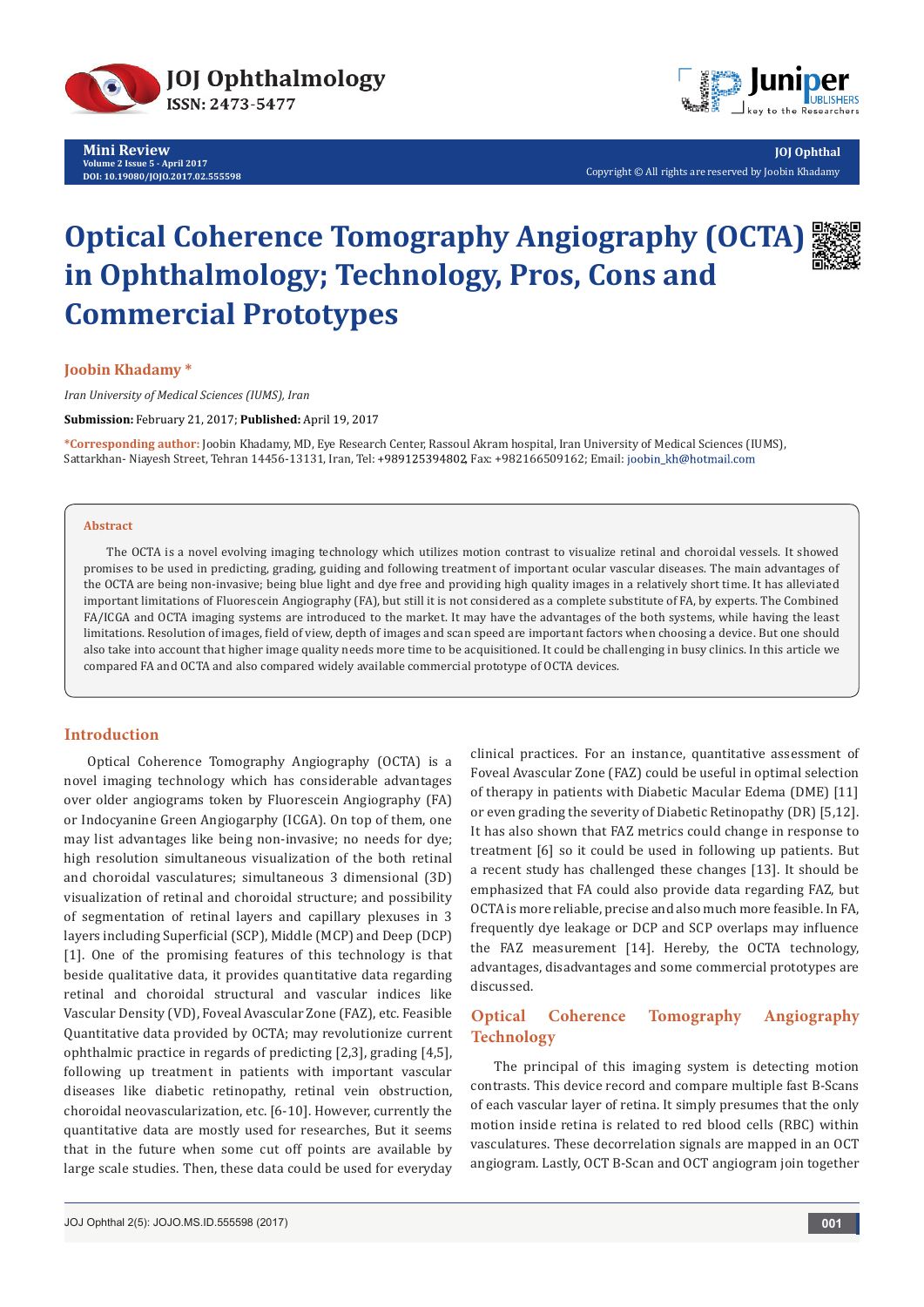to visualize the both histological and vascular structures at the same time [15].

# **Optical Coherence Tomography Angiography vs. Fluorescein Angiography**

Currently, FA and ICGA are gold standard in assessment of retinal and choroidal vasculatures. But the FA has considerable shortages like being invasive; being dye dependent; putting patients at possible dye mortal side effects (however, rare); clinical contraindications of dye; putting retina at risk of blue light toxicity; relative long picture acquisition time (some 15 minutes); disability in assessing deeper retinal or choroidal layers; disability in providing 3D pictures, disability in providing structural details of retina and choroid; and not providing quantitative data. It seems that OCTA has alleviated all above FA's limitations. However, as any other device, it has inherited some technical limitations [16,17]. One may count: more limited field of view; not providing functional data regarding vessels like not showing leakages; being more sensitive to small eye movements; needs for more patients' cooperation and ability to maintain proper fixation [18]. This later may make the acquisition time in real practice much longer than official announcements by manufacturers. Different commercial devices utilize various technologies to improve quality of picture by reducing motion artifacts [19]; through special algorithms (amplitude decorrelation algorithm, OCT-based or optical microangiography (OMAG) [20], split-spectrum amplitude decorrelation angiography (SSADA), etc.) [21]; and also improving the field and depth of pictures [22]. In this technology, we encounter day to day evolution of imaging system in terms of eye tracking systems; speed of picture acquisition; artifact reduction solutions [23]; field and depth of images [22]. Table 1 compares FA and OCTA. The invention of the combined imaging systems which provide a hybrid FA/ICGA and OCTA images may have the least limitations.

| <b>Features</b>                                                               | <b>OCTA</b>                                              | <b>FA</b>                         |  |
|-------------------------------------------------------------------------------|----------------------------------------------------------|-----------------------------------|--|
| Invasiveness                                                                  | N <sub>o</sub>                                           | Yes                               |  |
| Dye dependence                                                                | N <sub>o</sub>                                           | Yes                               |  |
| Fluorescein side effect                                                       | N <sub>o</sub>                                           | Yes                               |  |
| Blue light toxicity possibility                                               | N <sub>o</sub>                                           | Yes                               |  |
| Image dimensions                                                              | 3 Dimensional                                            | 2 Dimensional                     |  |
| Field of view (at most)                                                       | $12\times12$ mm                                          | Wider field is available          |  |
| Acquisition time [28]                                                         | <5 minute                                                | 15 minute                         |  |
| Time sequence of circulation events (important<br>in delays or fast wash out) | N <sub>O</sub>                                           | Yes                               |  |
| Segmentation of layers                                                        | Yes                                                      | N <sub>o</sub>                    |  |
| Functional data like vascular leakage                                         | N <sub>o</sub>                                           | Yes                               |  |
| Qualitative and quantitative assessment of FAZ<br>[29]                        | Affected by shadows from hemorrhage and<br>macular edema | Affected by leakages and overlaps |  |
| Distinguishing IRMA from neovascular tufts [30]                               | Yes                                                      | N <sub>o</sub>                    |  |
| Detecting Veins from arteries [31]                                            | Not directly                                             | Yes                               |  |
| Direct visualization of depth of lesions                                      | Yes                                                      | No                                |  |
| Feasible measurement of vascular lesions like<br><b>CNV</b>                   | Yes<br>N <sub>o</sub>                                    |                                   |  |

|  |  |  |  |  |  | Table 1: Optical coherence tomography angiography and fluorescein angiography comparison |  |
|--|--|--|--|--|--|------------------------------------------------------------------------------------------|--|
|--|--|--|--|--|--|------------------------------------------------------------------------------------------|--|

FA: Fluorescein Angiography; FAZ: Foveal Avascular Zone; OCTA: Optical Coherence.

Tomography Angiography; IRMA: Intraretinal Microvascular Abnormalities

## **Is it possible to Upgrade SD-OCT Devices to OCTA Device?**

The SD-OCT devices can do 26 to 40 thousands scans per seconds while commercial OCTA's scan speed is some two-fold of this. The resolution of images (indirectly, as resolution is dependent on number of scan per section which is limited by fixed scan speed and acquisition time) and their sensitivity to motion artifacts is particularly dependent on this. So the SD-OCT can not be utilized to obtain angiogram as images would

be small and clinically useless. Fortunately, some manufacturers supplied their previous SD-OCT users with a two-step SD-OCT to OCTA upgrade. Firstly, they upgrade the hardware of device to higher frequency scan device, then they install OCTA software module on the device.

#### **Commercial Prototypes Comparison**

Most commonly used device in clinical centers, is AngioVue (Opto Vue, Inc., Fremont, Calif., USA) [10]. Recently, Heidelberg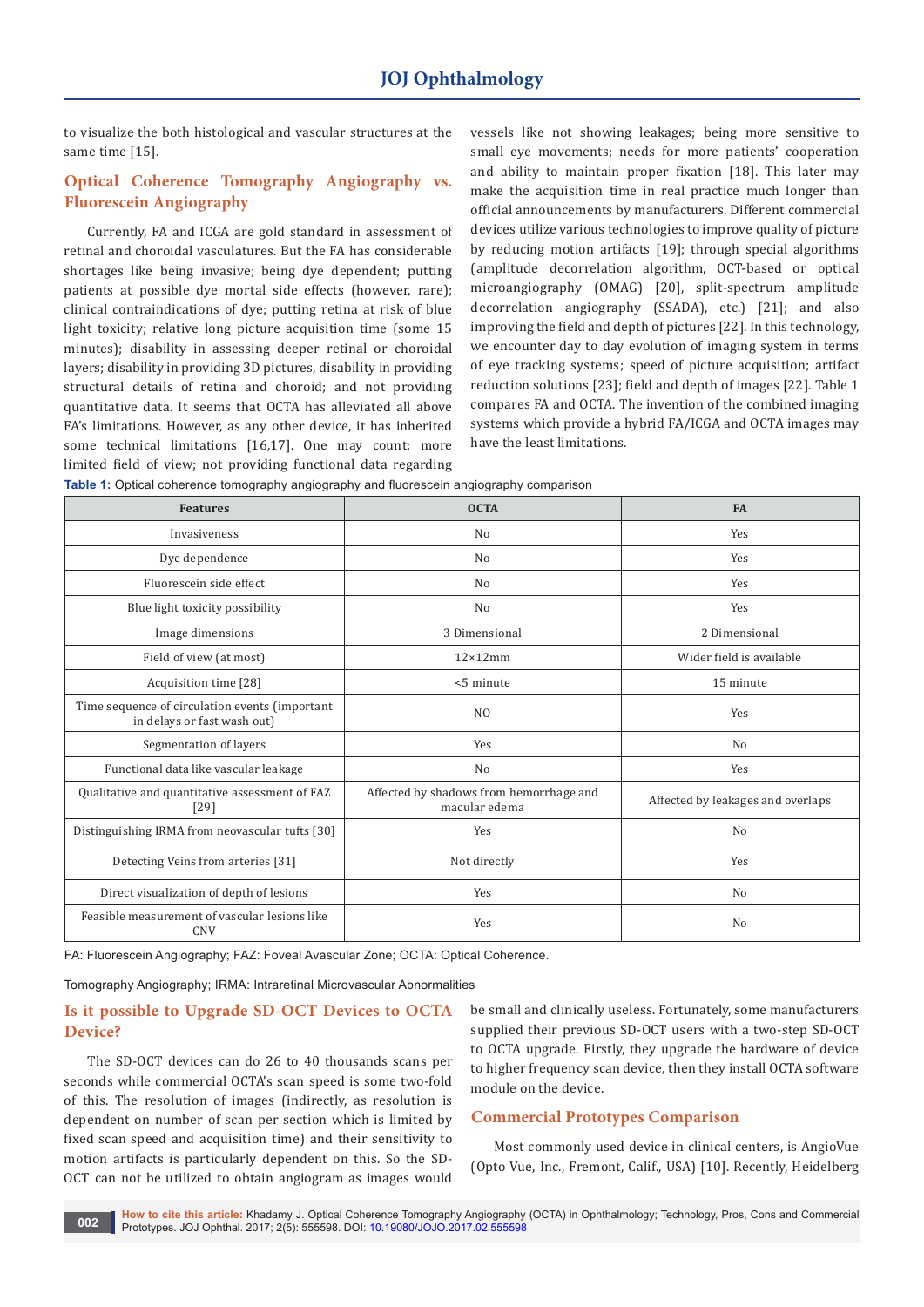Engineering has released its OCTA modules. AngioPlex (Zeiss Meditec, Inc., Dublin, Calif., USA) is also an other widely available

device in market. Table 2 compare features of these brands, provided by their manufacturer.

| Table 2: Comparison of widely commercially available optical coherence tomography angiography devices. |  |  |  |  |  |
|--------------------------------------------------------------------------------------------------------|--|--|--|--|--|
|--------------------------------------------------------------------------------------------------------|--|--|--|--|--|

| <b>Features</b>                | Heidelberg, Spectralis® OCTA      | Optovue, AngioVue™ | ZEISS, Angio Plex <sup>™</sup> |
|--------------------------------|-----------------------------------|--------------------|--------------------------------|
| Scan speed (per second)        | 85,000                            | 70,000             | 68,000                         |
| Field                          | Up to 55 (16mm)                   | $8\times 8$ mm     | $6\times 6$ mm                 |
| Depth of imaging (mm)          | 1.8                               | 3                  | 2                              |
| Acquisition time (seconds)     | Not available                     | 3                  | 3                              |
| Axial resolution (micron)      | 3.9                               | 5                  | 5                              |
| Transverse resolution (micron) | 14                                | 15                 | 15                             |
| Image resolution (pixels)      | $512\times512$                    | 304×304            | 304×304                        |
| Focus range                    | $-12$ to $+12$                    | $-15$ to $+20$     | $-20$ to $+20$                 |
| Combination with FA/ICGA       | Possible                          | No                 | No                             |
| Tracking system                | True-Track™                       | Real time tracking | Fast Track™                    |
| Algorithm                      | amplitude decorrelation algorithm | <b>SSADA</b>       | OMAG                           |

All the values are retrived from official websites of manufacturers.

While choosing a device one should consider following issues. The higher the scan speed is, the lower the effect of motion artifact would be. And also the resolution of images depends on number of scans per section. As the scan speed and scan acquisition time are limited, so it should be taken in to account that the high resolution of image translate to more acquisition time which is challenging in busy clinics. It is the reason why some manufacturer has not announced their device acquisition time, officially. And also some have reduced their image quality. As the OCTA is not substitute of FA in expert opinions; and also it is considerably expensive technology; moreover, many clinics has physical space limitation; so devices that provide hybrid FA/ ICGA and OCTA, could be an all-in-one reasonable option.

# **Future of Optical Coherence Tomography Angiography**

Currently, the clinical use of OCTA is limited by its' expensiveness; small field of imaging; slow acquisition time; quality of images; lack of cut off points for quantitative data; lack of defined clinical significance of enormous data provided.

While developers are trying to invent faster swept source devices; smarter eye tracking systems; and also reducing artifacts that could provide wider higher quality views in matter of seconds, clinicians should utilize massive data provided by this technology in their everyday clinical practice by investigating the clinical relevance of findings. As we are on the edge of new robotic era, there are promises that images of retina could be efficiently processed by computers to diagnosis and grade diseases [24] and also conjunction of surgical or laser devices with imaging system could revolutionize both the diagnosis and treatment of ocular diseases [25-31].

#### **References**

1. Park II, Soetikno BT, Fawzi AA (2016) Characterization of the Middle [Capillary Plexus Using Optical Coherence Tomography Angiography in](https://www.ncbi.nlm.nih.gov/pubmed/27205895)  [Healthy and Diabetic Eyes. Retina 36\(11\): 2039-2050.](https://www.ncbi.nlm.nih.gov/pubmed/27205895)

- 2. [De Carlo TE, Chin AT, Bonini FMA, Adhi M, Branchini L, et al. \(2015\)](https://www.ncbi.nlm.nih.gov/pubmed/26469537)  [Detection of Microvascular Changes in Eyes of Patients with Diabetes](https://www.ncbi.nlm.nih.gov/pubmed/26469537)  [but Not Clinical Diabetic Retinopathy Using Optical Coherence](https://www.ncbi.nlm.nih.gov/pubmed/26469537)  [Tomography Angiography. Retina 35\(11\): 2364-2370.](https://www.ncbi.nlm.nih.gov/pubmed/26469537)
- 3. [Takase N, Nozaki M, Kato A, Ozeki H, Yoshida M, et al. \(2015\)](https://www.ncbi.nlm.nih.gov/pubmed/26457396)  [Enlargement of Foveal Avascular Zone in Diabetic Eyes Evaluated by](https://www.ncbi.nlm.nih.gov/pubmed/26457396)  [En Face Optical Coherence Tomography Angiography. Retina 35\(11\):](https://www.ncbi.nlm.nih.gov/pubmed/26457396)  [2377-2383.](https://www.ncbi.nlm.nih.gov/pubmed/26457396)
- 4. [Ahmad FM, Ngah NF, George TM, Izhar LI, Nugroho H, et al. \(2010\)](https://www.ncbi.nlm.nih.gov/pubmed/21097305)  [Analysis of foveal avascular zone in colour fundus images for grading](https://www.ncbi.nlm.nih.gov/pubmed/21097305)  [of diabetic retinopathy severity. Conf Proc IEEE Eng Med Biol Soc](https://www.ncbi.nlm.nih.gov/pubmed/21097305)  [2010: 5632-5635.](https://www.ncbi.nlm.nih.gov/pubmed/21097305)
- 5. Khadamy J (2016) Can Foveal Avascular Zone (FAZ) Assessment By OCT Angiography, Used For Grading Of Diabetic Retinopathy? 5(3): 00160.
- 6. [Miwa Y, Murakami T, Suzuma K, Uji A, Yoshitake S, et al. \(2016\)](https://www.ncbi.nlm.nih.gov/pubmed/27350562)  [Relationship between Functional and Structural Changes in Diabetic](https://www.ncbi.nlm.nih.gov/pubmed/27350562)  [Vessels in Optical Coherence Tomography Angiography. Sci Rep 6:](https://www.ncbi.nlm.nih.gov/pubmed/27350562)  [29064.](https://www.ncbi.nlm.nih.gov/pubmed/27350562)
- 7. [Nobre CJ, Keane PA, Sim DA, Bradley P, Agrawal R, et al. \(2016\)](https://www.ncbi.nlm.nih.gov/pubmed/26621685)  [Systematic Evaluation of Optical Coherence Tomography Angiography](https://www.ncbi.nlm.nih.gov/pubmed/26621685)  [in Retinal Vein Occlusion. Am J Ophthalmol 163: 93-107.](https://www.ncbi.nlm.nih.gov/pubmed/26621685)
- 8. [Glacet-BA, Sellam A, Coscas F, Coscas G, Souied EH, et al. \(2016\) Optical](https://www.ncbi.nlm.nih.gov/pubmed/27405288)  [coherence tomography angiography in retinal vein occlusion treated](https://www.ncbi.nlm.nih.gov/pubmed/27405288)  [with dexamethasone implant: a new test for follow-up evaluation. Eur](https://www.ncbi.nlm.nih.gov/pubmed/27405288)  [J Ophthalmol 26\(5\): 460-468.](https://www.ncbi.nlm.nih.gov/pubmed/27405288)
- 9. [Bonini FMA, De Carlo TE, Ferrara D, Adhi M, Baumal CR, et al. \(2015\)](https://www.ncbi.nlm.nih.gov/pubmed/25996386)  [Association of Choroidal Neovascularization and Central Serous](https://www.ncbi.nlm.nih.gov/pubmed/25996386)  [Chorioretinopathy with Optical Coherence Tomography Angiography.](https://www.ncbi.nlm.nih.gov/pubmed/25996386)  [JAMA Ophthalmol 133\(8\): 899-906.](https://www.ncbi.nlm.nih.gov/pubmed/25996386)
- 10. [Chalam KV, Sambhav K \(2016\) Optical Coherence Tomography](https://www.ncbi.nlm.nih.gov/pubmed/27195091/)  [Angiography in Retinal Diseases. J Ophthalmic Vis Res 11\(1\): 84-92.](https://www.ncbi.nlm.nih.gov/pubmed/27195091/)
- 11. [Lee J, Moon BG, Cho AR, Yoon YH \(2016\) Optical Coherence Tomography](https://www.ncbi.nlm.nih.gov/pubmed/27613201)  [Angiography of DME and Its Association with Anti-VEGF Treatment](https://www.ncbi.nlm.nih.gov/pubmed/27613201)  [Response. Ophthalmology 123\(11\): 2368-2375.](https://www.ncbi.nlm.nih.gov/pubmed/27613201)
- 12. [Bhanushali D, Anegondi N, Gadde SG, Srinivasan P, Chidambara L, et](https://www.ncbi.nlm.nih.gov/pubmed/27472275)  [al. \(2016\) Linking Retinal Microvasculature Features With Severity](https://www.ncbi.nlm.nih.gov/pubmed/27472275)  [of Diabetic Retinopathy Using Optical Coherence Tomography](https://www.ncbi.nlm.nih.gov/pubmed/27472275)  [Angiography. Invest Ophthalmol Vis Sci 57\(9\): 519-525.](https://www.ncbi.nlm.nih.gov/pubmed/27472275)

**How to cite this article:** Khadamy J. Optical Coherence Tomography Angiography (OCTA) in Ophthalmology; Technology, Pros, Cons and Commercial 003 Prototypes. JOJ Ophthal. 2017; 2(5): 555598. DOI: [10.19080/JOJO.2017.02.555598](http://dx.doi.org/10.19080/JOJO.2017.02.555598
)